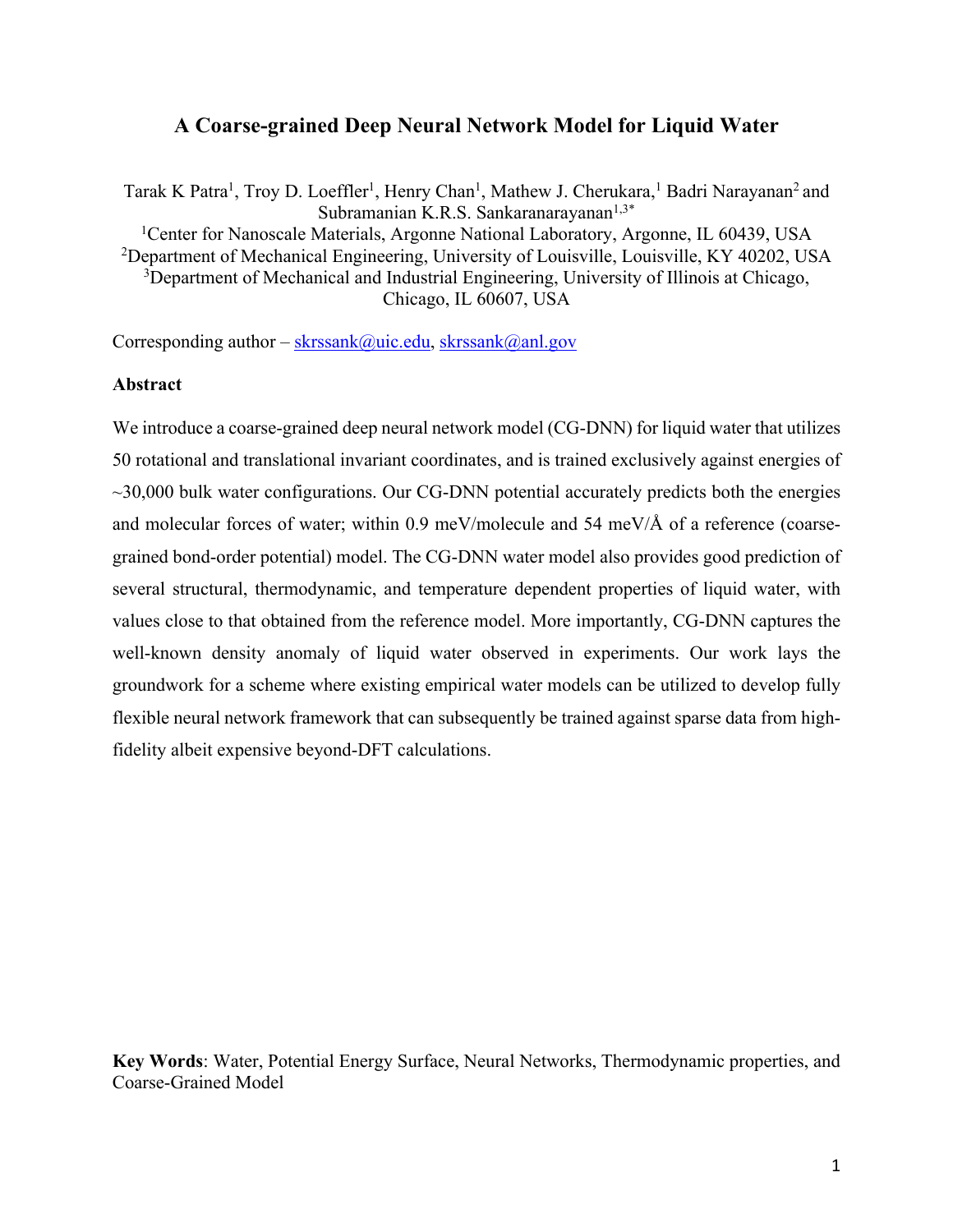Molecular simulations are widely used in materials modeling for predicting structureproperty relationships at the nanoscale. The accuracy of molecular simulations, such as molecular dynamics, hinges strongly on the quality of the inter-atomic potential used to describe the interactions between the atoms. Traditionally, classical molecular simulation relies on pre-defined functional forms to describe these atomistic interactions, which can often limit the chemistry and physics that can be captured. Recent work has shown that significant improvements can be made by using data driven approaches that employ extensive training data sets and advanced optimization.<sup>1–3</sup> However, it should be noted that there will always be a ceiling limit imposed by the use of pre-defined functional forms. Existing force-fields with pre-defined functional forms lack the flexibility and are not necessarily transferable from one material class to another (e.g. metals to oxides). There is clearly a need to incorporate flexibility in the functional form. In this respect, there is a lot of emphasis recently on neural network based potential models<sup>4</sup> – these models have become very popular owing to the rapid advancement in the computational resources/codes that allow for efficient generation of the training data (mostly first-principles based) and have simplified the subsequent training of the neural networks to describe the potential energy surface of materials.

Most of the existing deep neural networks (DNN) are based on all atom models. While the aim of these models is to retain first-principles accuracy at comparatively lower computational cost, they remain expensive compared to pre-defined functional forms. One of the ways to reduce the computational cost of these DNN models is coarse-graining. Traditionally, coarse-grained models tend to gain in efficiency by sacrificing accuracy. Recent efforts by Zhang and co-workers have focused on addressing this challenge.<sup>5</sup> The authors have introduced deep-learning coarsegrained potential (DeePCG) that constructs coarse-grained neural network trained with full atomistic data that preserves the natural symmetries of the system. Such models sample configurations of the coarse-grained variables accurately yet at much lower compute cost than the original atomistic model. They chose water as a representative system given the long-standing challenges it has posed to model developers world-wide.<sup>1</sup> In particular, liquid water exhibits maximum density at 277 K (which is 4 K above its melting point),<sup>6</sup> and modeling this anomalous behavior has been a long-standing problem. Many existing water models fail to capture such anomalies accurately.<sup>7</sup> While the DeePCG model is a promising tool and represents structure and dynamical properties of water reasonably, an accurate description of the thermodynamic anomalies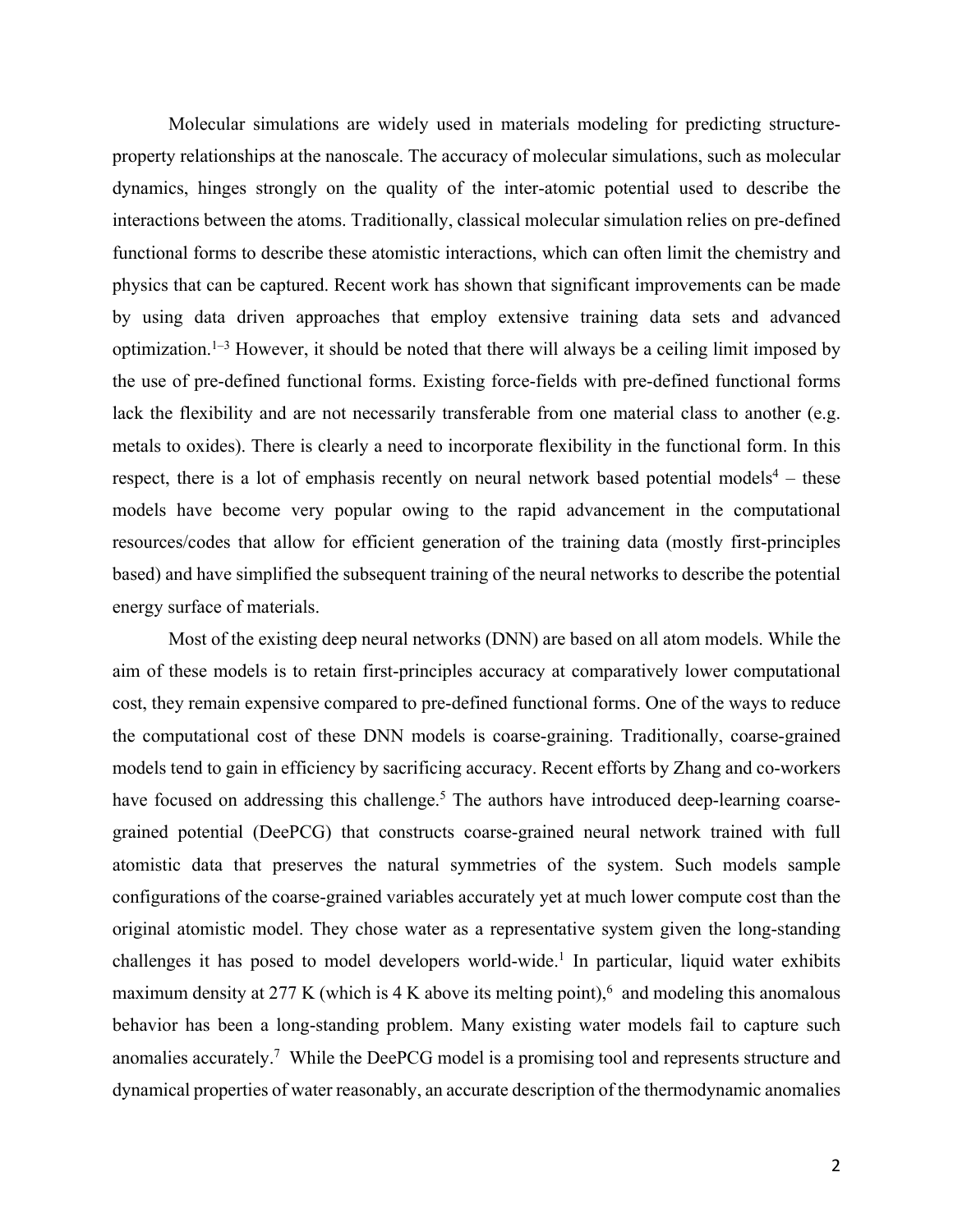(most notably density anomaly) has proven to be a challenge for coarse-grained DNN (CG-DNN) models.

One of the barriers to the development of CG-DNN models is the unavailability of large amount of high-quality data (from Quantum Monte Carlo or CCSD) that are essential for understanding a neural network topology, basis functions and parameterizations that are essential for capturing wide range of water properties for a wide range of environmental conditions. This challenge can be mitigated by transfer learning approaches where knowledge learned by different models (physics based and/or data driven model) can be built upon to develop a model that can capture wide range of properties and applications.<sup>8</sup> It utilizes knowledge gained during a training process for a second training thereby reducing the data required.<sup>9,10</sup>

Here, we aim to tackle the first step by developing a neural network model based on the knowledge of fixed functional form-based potential. In particular, we generate training data based on a recently developed coarse-grained bond order potential (CG-BOP) model<sup>1</sup> that capture temperature dependent properties of liquid water very accurately, including the density anomaly. Moreover, the BOP model is computationally very cheap and allows us to generate vast/diverse amount of training data. We train the network against only the energies of a large number of molecular configurations derived using the BOP water potential, and establish a machine learning framework where the deep neural network represent the potential energy surface of liquid water in its coarse-grained (CG) space using a set of rotational and translational symmetry functions.

Next, we interface the CG-DNN model with Monte Carlo (MC) simulations to evaluate the temperature-density correlation, while molecular dynamics (MD) simulations are used to compute transport properties (e.g., diffusivity). Even though the CG-DNN is parameterized only using the energies of configurations with varying number of water molecules, we find that the model accurately predicts forces as well as displays a maximum water density at ~280K which is close to its experimental value (277 K). Moreover, the predicted diffusivity of a water molecule at room temperature is also in reasonable agreement with experiments. As this neural network reasonably captures a wider range of liquid water properties, it can, in the future, serve as the basis for further training using a high-fidelity data set obtained from Quantum Monte Carlo (energies vs. configurations of water clusters). As techniques such as QMC are exorbitantly expensive and can only generate a sparse dataset, this CG-DNN model will allow the researchers to benefit from decades of works that went into fixed functional form-based water model development.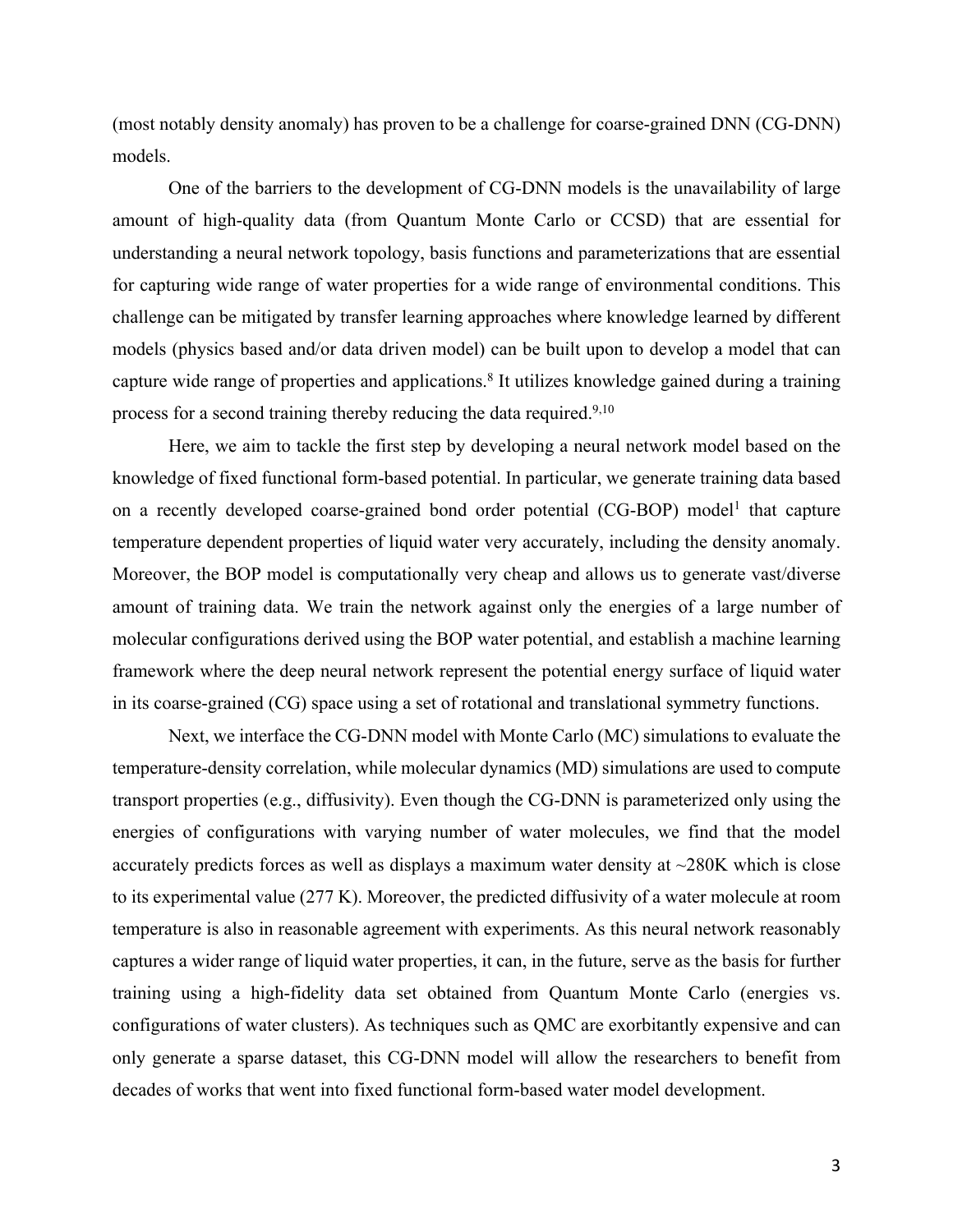Table 1 Parameters of the 25 radial symmetry functions, G<sup>1</sup>, that describe local physiochemical environment with in a cut-off *distance*  $R_c = 3.5\text{\AA}$ . We chose the shift parameter  $R_s$  to be 0.0.

| $G^1$ | $\eta$ ( $\AA^{-2}$ ) |    | $G^1$ $\eta$ $(A^2)$ $G^1$ $\eta$ $(A^2)$ $G^1$ $\eta$ $(A^2)$ $G^1$ |            |            |    | $\eta$ $(\AA^{-2})$ |
|-------|-----------------------|----|----------------------------------------------------------------------|------------|------------|----|---------------------|
|       | 0.00417               |    | 6 0.01551                                                            | 11 0.0576  | 16 0.21386 |    | 21 0.79406          |
|       | 2 0.00543             |    | 7  0.02016  12  0.07488                                              |            | 17 0.27802 |    | 22 1.03229          |
|       | 3 0.00706             |    | 8 0.02621                                                            | 13 0.09734 | 18 0.36143 |    | 23 1.34197          |
|       | 4 0.00917             |    | 9 0.03408                                                            | 14 0.12654 | 19 0.46986 |    | 24 1.74456          |
| 5     | 0.01193               | 10 | $0.04430$ 15 $0.16451$                                               |            | 20 0.61082 | 25 | 2.26790             |

 Analogous to typical potential model development efforts, our procedure involves (1) defining or selecting a functional form (i.e., topology of DNN in this work), (2) constructing an extensive training data set using molecular simulations, (3) formulating a fitting procedure to optimize the

weights or parameters of the network. Within this framework, our DNN consists of four layers of neurons; all the neurons/nodes of a layer are connected to every node in the next layer by weights in the manner of an acyclic graph. The two intermediate layers (hidden layers) consist of 10 nodes each. The input layer has 50 nodes which hold 50 symmetry functions that represent co-ordinates of the water's potential energy surface (PES). The output layer consists of one node that represents the potential energy of a water molecule in a given configuration. Besides, the input layer and the hidden layers contain a bias node that provides a constant signal to all the nodes of its next layer. The choice of this network topology is based on a large number of trials for capturing temperature dependent properties. Within this network topology, the three-dimensional Cartesian coordinate of the centroid of a water molecule  $i$  in its liquid state is mapped into rotational and translational

invariant co-ordinates as 
$$
G_i^1 = \sum_j e^{-\eta(r_{ij} - R_s)} \cdot f_c(r_j)
$$
 and

$$
G_i^2 = 2^{1-\zeta} \sum_{j,k\neq i}^{N_n} \left(1 + \lambda \cos \theta_{ijk}\right)^{\zeta} \cdot e^{-\eta(r_{ij}^2 + r_{ik}^2)} \cdot f_c(r_{ij}) \cdot f_c(r_{ik}), \text{ where } f_c(r_{ij}) = 0.5 \cdot \left[\cos\left(\frac{\pi r_{ij}}{R_c}\right) + 1\right] \text{ for }
$$

 $r_{ij} < R_c$  and  $f_c(r_{ij}) = 0.0$  otherwise. The indices *j* and *k* run over all the neighboring particles (  $N_n$ ) within a cut-off distance  $R_c = 3.5$ Å. We have used 25 radial symmetry functions  $G^1$  each with a distinct value of *η*, which are tabulated in Table 1. Similarly, 25 angular symmetry function  $G<sup>2</sup>$  are used, each with a distinct set of  $(\eta,\zeta,\lambda)$  values. The parameters of these 25 angular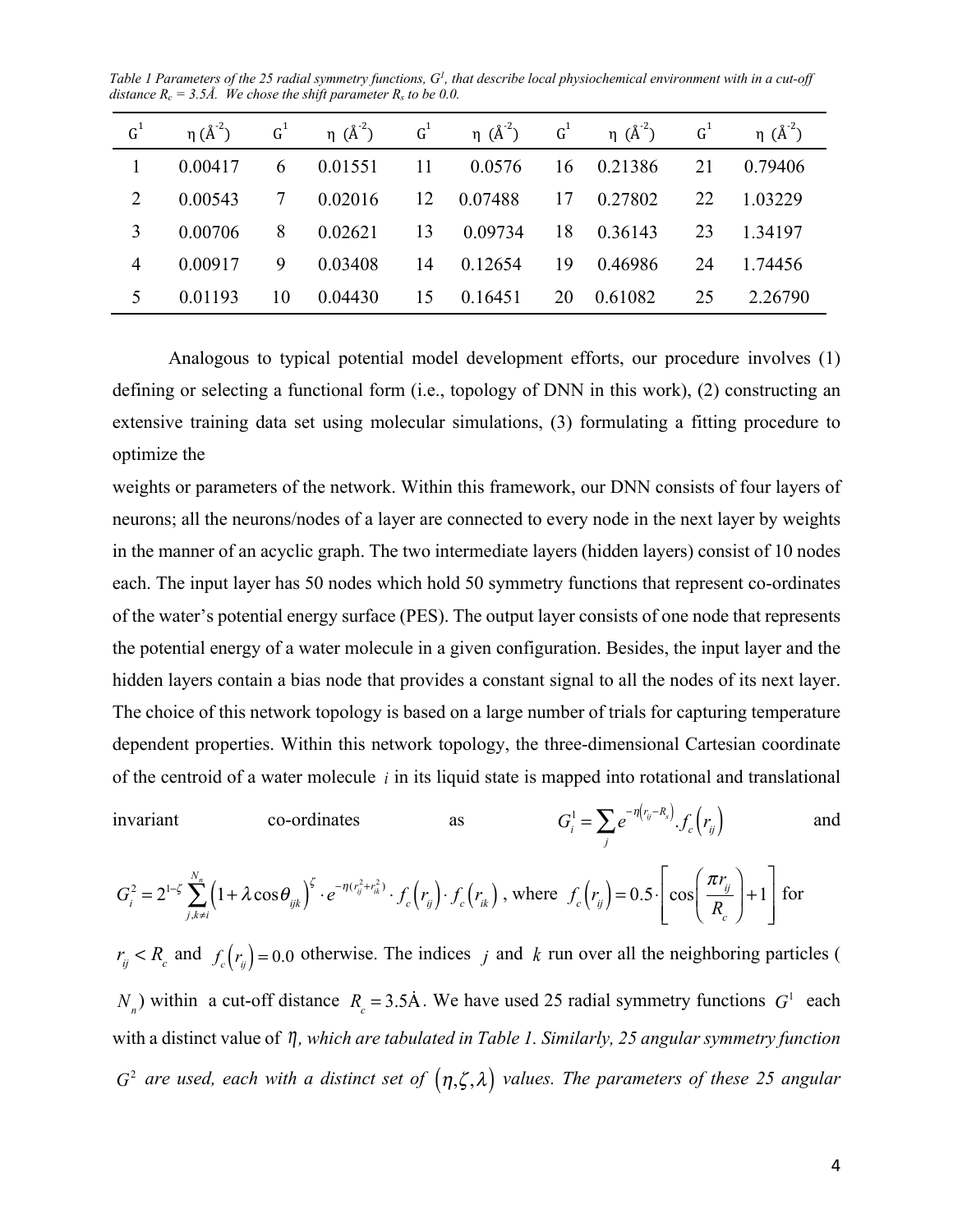*symmetry functions are reported in Table 2.* The functional forms of these symmetry functions (Behler-Parrinello type symmetry functions) have been used successfully to construct PES of different molecular systems including water*.* 11–13

To develop the CG-DNN model, we generate three sets of data: (1) training set containing energies of 30,000 CG liquid water configurations computed using BOP model (see Figure 1a for a distribution of these energies); (2) validation set containing energies of 3,000 configurations to provide an unbiased evaluation of a model fit on the training data, while tuning the DNN hyperparameters; and (3) a test set of 10,000 configurations to assess the performance of the developed CG-DNN model. The number of molecules in each of these data sets varies from 2 to 128. Here, we employ the generalized representation of NNs for constructing the PES.<sup>12</sup> Within this representation, each molecule of a given configuration is represented by a NN. The total energy of

a configuration is thus obtained as a sum of the molecular energies, defined as  $E = \sum_{i=1}^{n} E_i$ , where *NA* ∑

| G <sup>2</sup> | $\eta(\AA^{-2})$ | λ            | ζ              | G <sup>2</sup> | $\eta(\AA^{-2})$ | λ            | ζ              |
|----------------|------------------|--------------|----------------|----------------|------------------|--------------|----------------|
| 1              | 0.0004           | 1            | $\overline{2}$ | 14             | 0.0654           | 1            | 4              |
| $\overline{2}$ | 0.0054           | 1            | 2              | 15             | 0.0704           | 1            | $\overline{4}$ |
| 3              | 0.0104           | 1            | 2              | 16             | 0.0754           | $-1$         | $\overline{4}$ |
| $\overline{4}$ | 0.0154           | $-1$         | 2              | 17             | 0.0804           | $-1$         | $\overline{4}$ |
| 5              | 0.0204           | $-1$         | 2              | 18             | 0.0854           | $-1$         | $\overline{4}$ |
| 6              | 0.0254           | $-1$         | $\overline{2}$ | 19             | 0.0904           | $\mathbf{1}$ | 5              |
| $\overline{7}$ | 0.0304           | $\mathbf{1}$ | 3              | 20             | 0.0954           | 1            | 5              |
| 8              | 0.0354           | 1            | 3              | 21             | 0.1004           | 1            | 5              |
| 9              | 0.0404           | 1            | 3              | 22             | 0.1054           | $-1$         | 5              |
| 10             | 0.0454           | $-1$         | 3              | 23             | 0.1104           | -1           | 5              |
| 11             | 0.0504           | $-1$         | 3              | 24             | 0.1154           | -1           | 5              |
| 12             | 0.0554           | $-1$         | 3              | 25             | 0.1204           | 1            | 6              |
| 13             | 0.0604           | 1            | $\overline{4}$ |                |                  |              |                |

Table 2: Parameters of the 25 angular Symmetry functions,  $G^2$ , that describe local chemical environment with in a cut-off distance  $R_c = 3.5\AA$ .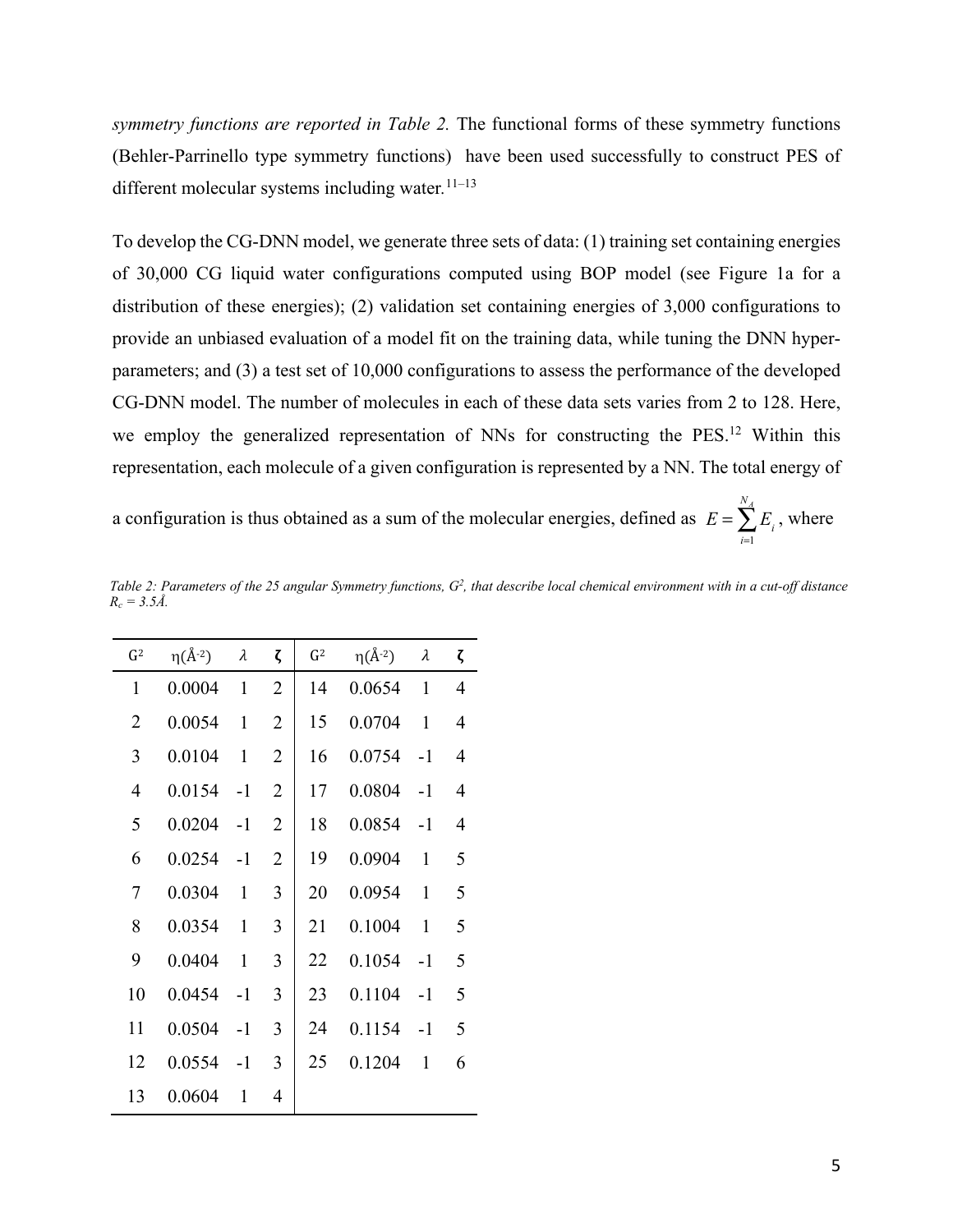$E_i$  is the output of the *i*<sup>th</sup>NN, and  $N_A$  is the total number of molecules in a given configuration. We note that the architecture and weight parameters of all the molecular NNs are identical. During the training, the symmetry functions of each molecule of a configuration are fed to the corresponding NN *via* its input layer. In every NN, as shown schematically in Figure 1b, all the compute nodes in the hidden layers receive the weighted signals from all the nodes of its previous layer and feeds them forward to all the nodes of the next layer via an activation function as

$$
x_{ij} = f\left(\sum_{k} W_{k,j}^{i} x_{i-1,k}\right).
$$
 Here,  $f(x) = \tanh(x)$  is used an activation function. As mentioned earlier,

the sum of all the outputs from all the NNs serves as the predicted energy of the system. The error in the NNs, which is the difference between the predicted and reference energies of a given configuration, is propagated backward via the standard backpropagation algorithm.<sup>14</sup> All the weights that connect any two nodes are optimized using the Levenberg-Marquardt method<sup>15</sup> in order to minimize the error, as implemented within the framework of *aenet*<sup>16</sup> open-source code. All the configurations are sequentially fed to the NNs and the weights are optimized. The entire process is repeated until the error reaches a plateau. The mean absolute error (MAE) of the NNs is

now defined as  $MAE = \frac{1}{N} \sum_{i=1}^{N} \left| E^{NN}(\sigma) - E^{\sigma}_{ref} \right|$ , where N is the total number of reference structures; *N*  $E^{NN}(\sigma)$  –  $E_{ref}^{\sigma}$  $\sigma = 1$  $\sum_{r \in \mathcal{F}}^N \left| E^{\text{NN}} \left( \sigma \right) - E_{\text{ref}}^{\sigma} \right|$ , where N

 $E^{NN}(\sigma)$  is the energy predicted by the NNs, and the actual energy of the reference configuration  $\sigma$  is



*Figure 1:Development of the CG-DNN model. (a) Data- the distribution of data used in training the neural network. (b) Model: Schematic representation of the neural network that takes 50 CG co-ordinates of a water molecule and output its energy. The input*  layer of the network holds these coordinates, which are represented by G<sup>1</sup> and G<sup>2</sup>. The G<sup>1</sup> and G<sup>2</sup> are radial and angular symmetry *functions, respectively. The network contains two hidden layers each of 10 compute nodes. All the compute nodes in the network are labeled as f(x). The b1 and b2 and b3 are biased nodes which hold a constant value of one. The {W<sup>i</sup> } represents the weights between nodes of ith and (i+1)th layers. (c) Optimization- Mean absolute energy during the training of the NN is plotted as a function of the training cycle for training and test data sets.*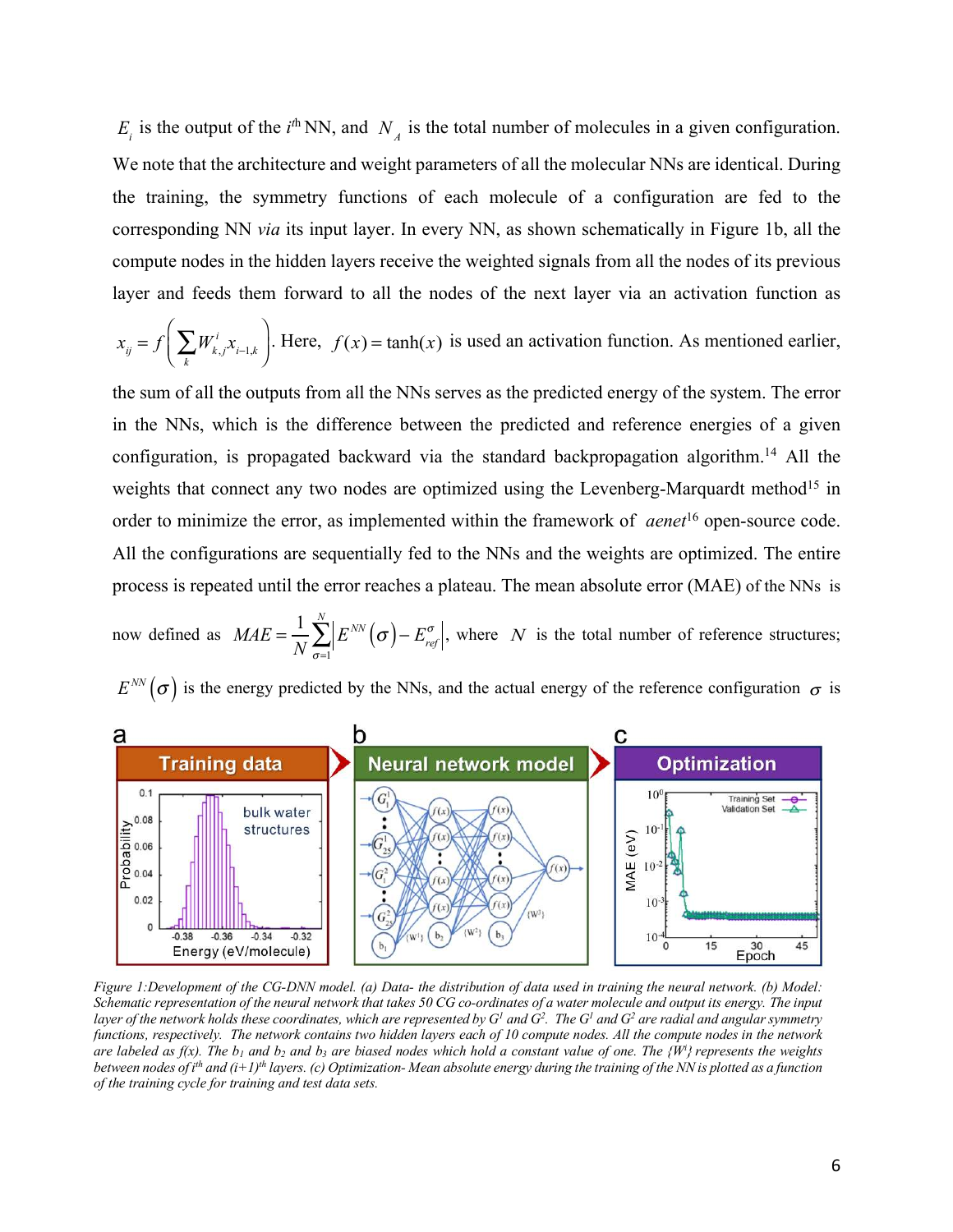denoted as  $E_{ref}^{\sigma}$ . The MAE of the network during its training is shown as a function of training cycle in Figure 1c. We find that the error converges to a value of the order of  $10^{-4}$  V within 50 cycles for both the training and validation data sets.

The model is now used to predict the energy of the training and test sets. The predicted energy of the NN model is compared with the target values for the training and test sets in Figure 2a and 2b, respectively. The MAE in the training and test sets are 0.4 meV/molecule and 0.9 meV/molecule, respectively. This suggests that the neural network captures the CG-PES of liquid water quite accurately (within chemical accuracy), when compared to the reference BOP model. We next evaluate the predictive power the CG-DNN for properties that were not included in the training data set such as molecular forces. The force on a CG molecule is calculated by taking the derivative of its energy using the well-established chain rule.11,17 The force on a CG particle *k* along a Cartesian direction  $r_{k,\alpha}$  where  $\alpha = \{x, y, z\}$  can be written as  $F_{k,\alpha} = -\frac{\partial E}{\partial r} = -\sum_{i=1}^{N_A} \frac{\partial E_i}{\partial P_i} = -\sum_{i=1}^{N_A} \sum_{i=1}^{M_i} \frac{\partial E_i}{\partial P_i} \frac{\partial G_{i,j}}{\partial P_i}$ . Here, the total energy of a molecular ∂*r k* ,<sup>α</sup>  $=-\sum_{i=1}^{N_A}\frac{\partial E_i}{\partial \overline{E_i}}$  $∂R$ <sup>*k*</sup>  $,α$  $=-\sum_{i=1}^{N_A}\sum_{i=1}^{M_i}\frac{\partial E_i}{\partial x_i}$ ∂*Gi*, *<sup>j</sup>* ∂*Gi*, *<sup>j</sup>*  $\sum_{j=1}^{\ell} \partial G_{i,j}^{\phantom{\ell}}\, \partial R_{k,\alpha}^{\phantom{\ell}}$ *Mi* ∑*NA* ∑ *NA* ∑



*i*=1

*i*=1

(c) and test (d) sets. The color indicates number of molecular configurations atoms are not explicitly included in the *Figure 2: Predictability of the CG-DN model. Energy correlations comparing DNN-prediction with the actual BOP energy for training (a) and test (b) sets that comprise 30000 and 10000 configurations, respectively. The dotted line represents the zero MAE. Force correlations are shown comparing actual force and that analytically derived from the DNN predicted energy for training at a specific value of energy (a,b) or force (c,d).* 

configuration  $E$  is represented by the sum of environmental dependent atomic contribution  $E_i$ . The  $N_A$  and  $G_i$  are the number of atoms in a molecular configuration, and the  $i<sup>th</sup>$  symmetry function of particle *i*. The  $M_i$  is the total number of symmetry function of particle *i* , which is 50 in this model. The correlation plots comparing the predicted force with the actual force based on the BOP model are shown in Figure 2c and 2d for the training and test data sets, respectively. We find the MAE in force prediction to be  $\sim$  53meV/Å. Although, the forces on the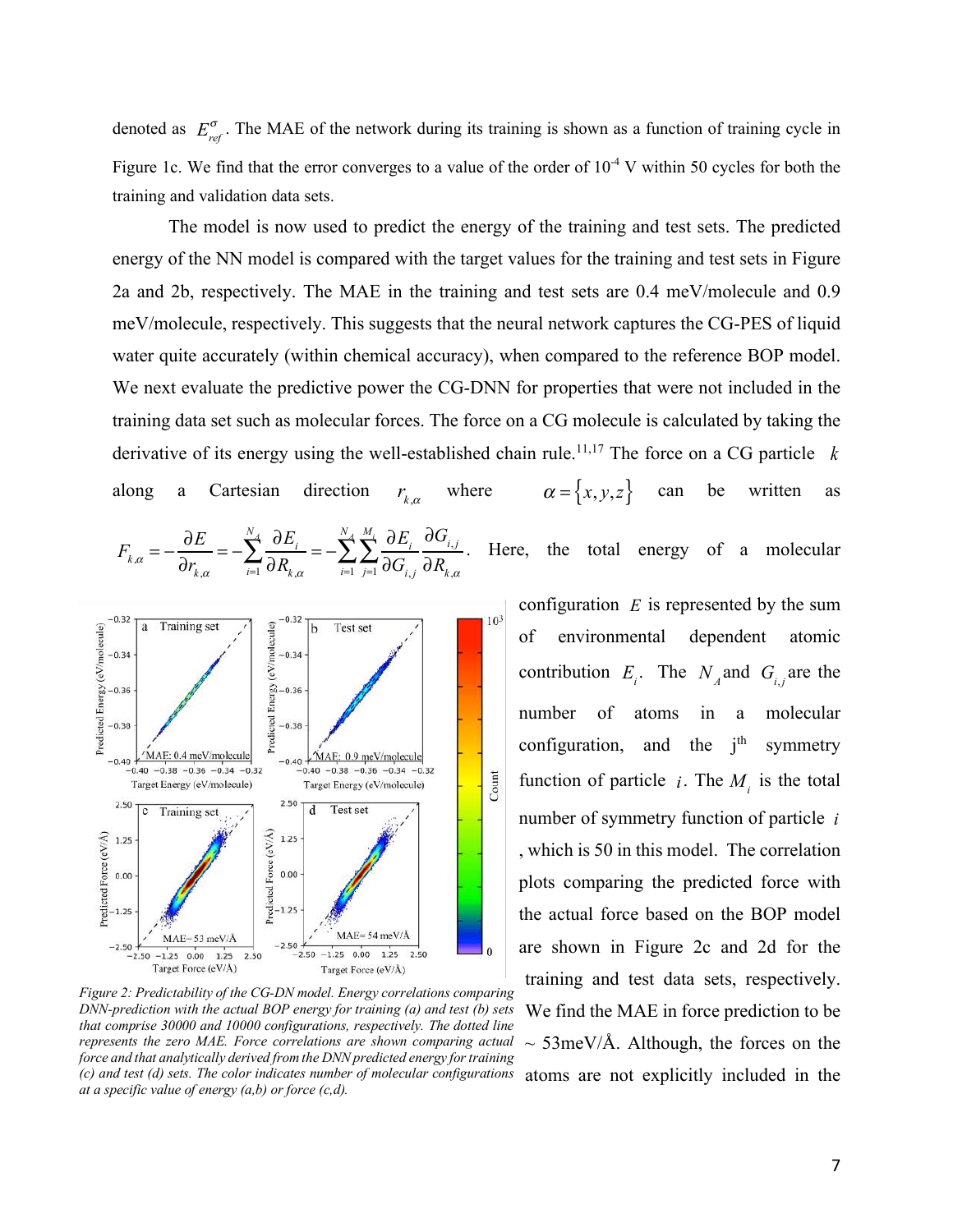training data set, we find that the DNN predicted forces are in very good agreement with the reference forces (Fig. 2).

Besides energies and forces, we have also validated the performance of the CG-DNN water model via temperature dependent properties of liquid water obtained from MC simulations performed under an isothermal isobaric (NPT) ensemble at  $P = 1$  bar and T in the range of 250 K  $-320$  K. Each simulation consists of 1024 water molecules equilibrated for  $10<sup>5</sup>$  MC cycles in a periodic simulation box, followed by another 10<sup>5</sup> MC cycles for the production run. At each temperature, values of the properties are averaged over sixteen independent production runs. Figure 3 shows a comparison of these properties between values predicted by CG-DNN and value predicted by BOP. Figure 3a shows the temperature dependent densities of liquid water predicted



*Figure 3: Water properties computed via molecular simulation. The water density as a function of temperature is shown for DNN, BOP along with experimental data in (a). The radial distribution functions calculated based on DNN and BOP potentials are compared in (b) along with experimental data for temperature T=300 K. The (c) represents the angle distribution function P(*q*) for both the DNN and BOP models for T=300K. Mean square displacement of a molecule (<r<sup>2</sup> (t)>) in liquid water for T=300 K as computed via MD simulation of the DNN model is shown in (d).*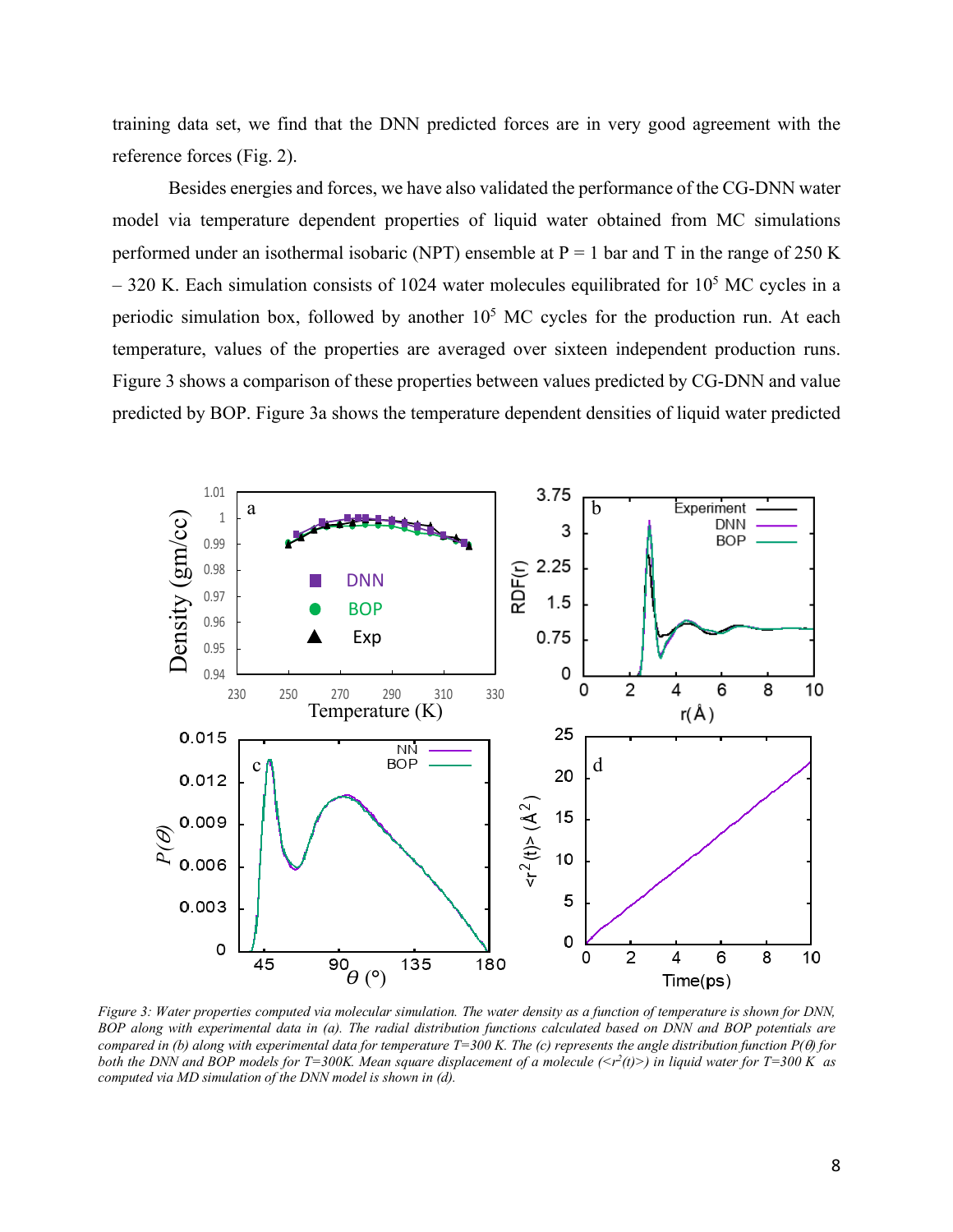by CG-DNN and compared with  $BOP<sup>1</sup>$  and experimental<sup>18</sup> values. The CG-DNN predict density values within 0.003 gm/cc of BOP and experiment. For example, the CG-DNN predicts liquid water density of 0.998 gm/cc at  $T = 300$  K whereas the BOP predicts a value of 0.9995 gm/cc. More importantly, the CG-DNN predicts the correct temperature - density correlation in liquid water (i.e., the density anomaly of liquid water). Moreover, the CG-DNN predicts maximum density at a temperature  $T \sim 280$  K which is close to the expected values of  $T = 277$  K. Next, we assess the structural predictions by evaluating the radial distribution function (RDF) and angular distribution function (ADF) of liquid water at  $T = 300$  K. The Figure 3b and 3c show the comparison of RDF and ADF between the CG-DNN and BOP models, respectively. The CG-DNN predicts the RDF 1<sup>st</sup>, 2<sup>nd</sup> and 3<sup>rd</sup> peak positions (i.e., first, second and third coordination shells) to be at  $r = 2.8$  Å, 4.5 Å, and 6.8 Å, respectively, whereas ADF 1<sup>st</sup> and 2<sup>nd</sup> peak positions to be at  $\theta$  $\sim$  47° and  $\theta$  ~ 95°, respectively. These peak positions are all in excellent agreement with the BOP model as shown in Figure 3b and 3c. The RDF and ADF peak heights and widths of both models are also in excellent agreement. We note that both the DNN and BOP models predict RDF minimum to be at  $\sim$ 3.4 Å, which is deeper than that of the experimental RDF<sup>19</sup> as shown in Figure 3b. This might indicate over-structuring of liquid water, where the exchange of molecules between the first and second coordination shells is underestimated. However, the average coordination number of water molecules, *i.e.*, number of water neighbors in the first solvation shell, integrated out to the experimentally determined temperature independent isosbestic point ( $r = 3.25$  Å), is 4.7 for BOP and DNN in accordance with the typical range of  $4.3-4.7$  observed in experiments.<sup>19,20</sup> Overall, the CG-DNN model reasonably captures the molecular structure of liquid water similar to that of the BOP model. We further conduct MD simulations in a NPT ensemble using the ASE open source package<sup>21</sup> to assess the dynamical properties predicted by the CG-DNN. Figure 3d shows block averages of the mean square displacement (MSD) of a water molecule at  $T = 300$  K in the first 10 ps of a MD simulation. The water diffusivity calculated from the slope of the MSD curve is 3.60 x 10<sup>-5</sup> cm<sup>2</sup>/s, which is reasonably close to the value of 3.04 x 10<sup>-5</sup> cm<sup>2</sup>/s predicted by the BOP model and the experimental value of 2.3 x  $10^{-5}$  cm<sup>2</sup>/s. <sup>22</sup>

 In summary, the CG-DNN model accurately predicts the PES of coarse-grained liquid water and captures several important structural features and temperature-dependent properties (e.g. density anomaly) of liquid water. Unlike majority of the previous attempts where the development of DNN potentials were largely focused on constructing atomistic potential energy surface, here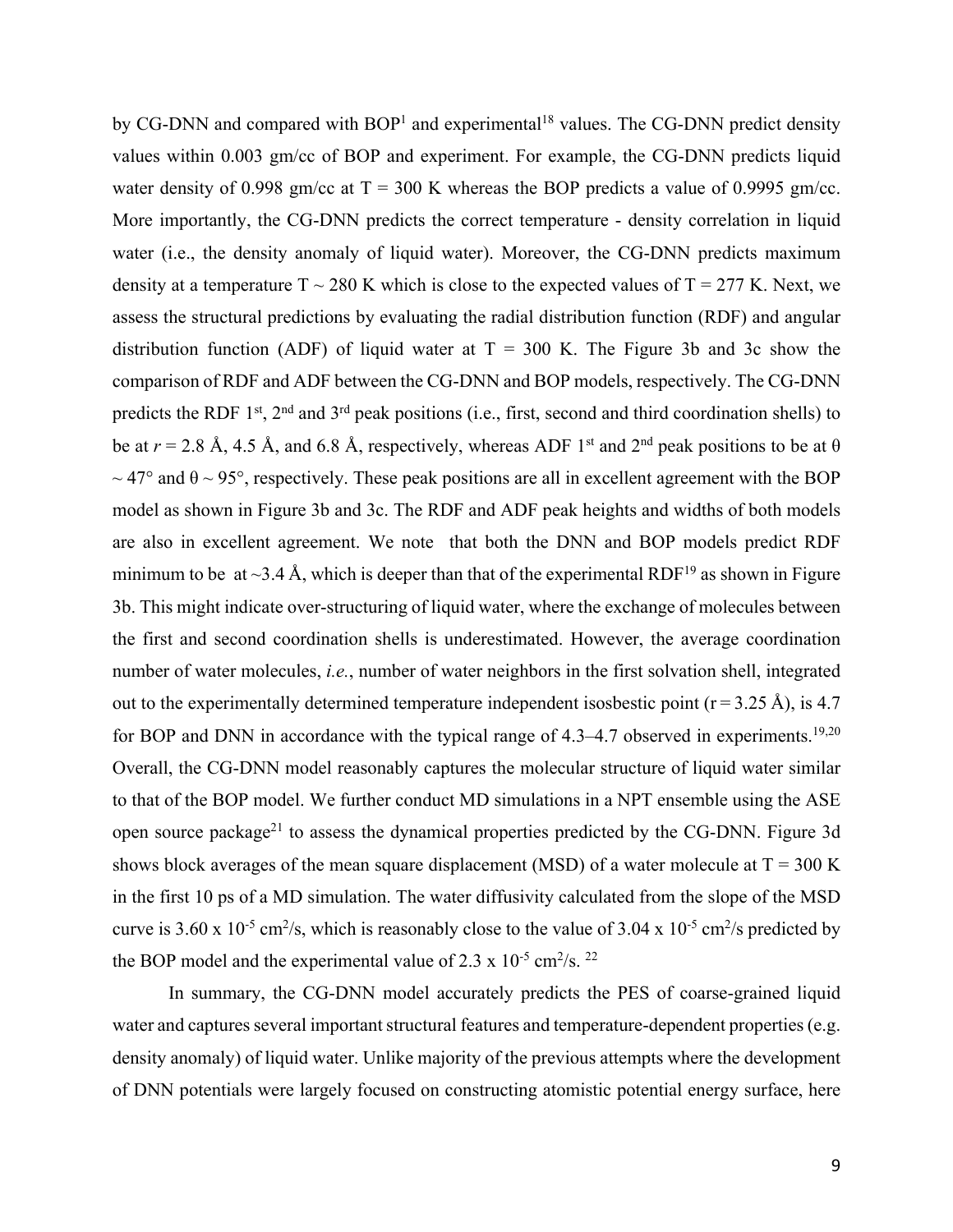we develop high dimensional representation of water in its coarse-grained space. Our approach is quite general and can be used to develop CG-DNN models for a wide variety of materials, especially soft-materials such as polymers. Traditionally, CG models have been used to describe the conformations of polymers *via* bead-spring type representations. Developing such phenomenological models comprises of optimizing the force-constants to match experimental observations or molecular data. The CG-DNN models can introduce flexibility into the functional form and overcome these limitations arising from being restricted to harmonic spring interactions by constructing a many-body representation for the bead interactions. In simulations of water, popular CG models such as mW and BOP allow for accelerated ice nucleation and growth studies since they do not explicitly treat hydrogen interactions, thereby eliminating constraints imposed by Pauling ice rules. Going forward, the current CG-DNN lays the groundwork for future efforts by water model developers to use this network as the starting point for transfer learning as well as generalizing this frame work to capture other water phases. we plan to extend the CG-DNN to describe the properties of ice polymorphs in addition to that of liquid water. We envision highfidelity mesoscopic dynamical simulations to be facilitated by CG-DNN models.

## **ACKNOWLEDGEMENTS**

The authors would like to acknowledge the support from the Argonne National Laboratory through the Laboratory Directed Research and Development grant LDRD-2017-012-N0. Use of the Center for Nanoscale Materials, an Office of Science user facility, was supported by the U.S. Department of Energy, Office of Science, Office of Basic Energy Sciences, under Contract No. DE-AC02- 06CH11357. This research used resources of the National Energy Research Scientific Computing Center, which is supported by the Office of Science of the U.S. Department of Energy under Contract No. DE-AC02-05CH11231. An award of computer time was provided by the Innovative and Novel Computational Impact on Theory and Experiment (INCITE) program of the Argonne Leadership Computing Facility at Argonne National Laboratory, which is supported by the Office of Science of the U.S. Department of Energy under contract DE-AC02-06CH11357.

## **REFERENCES**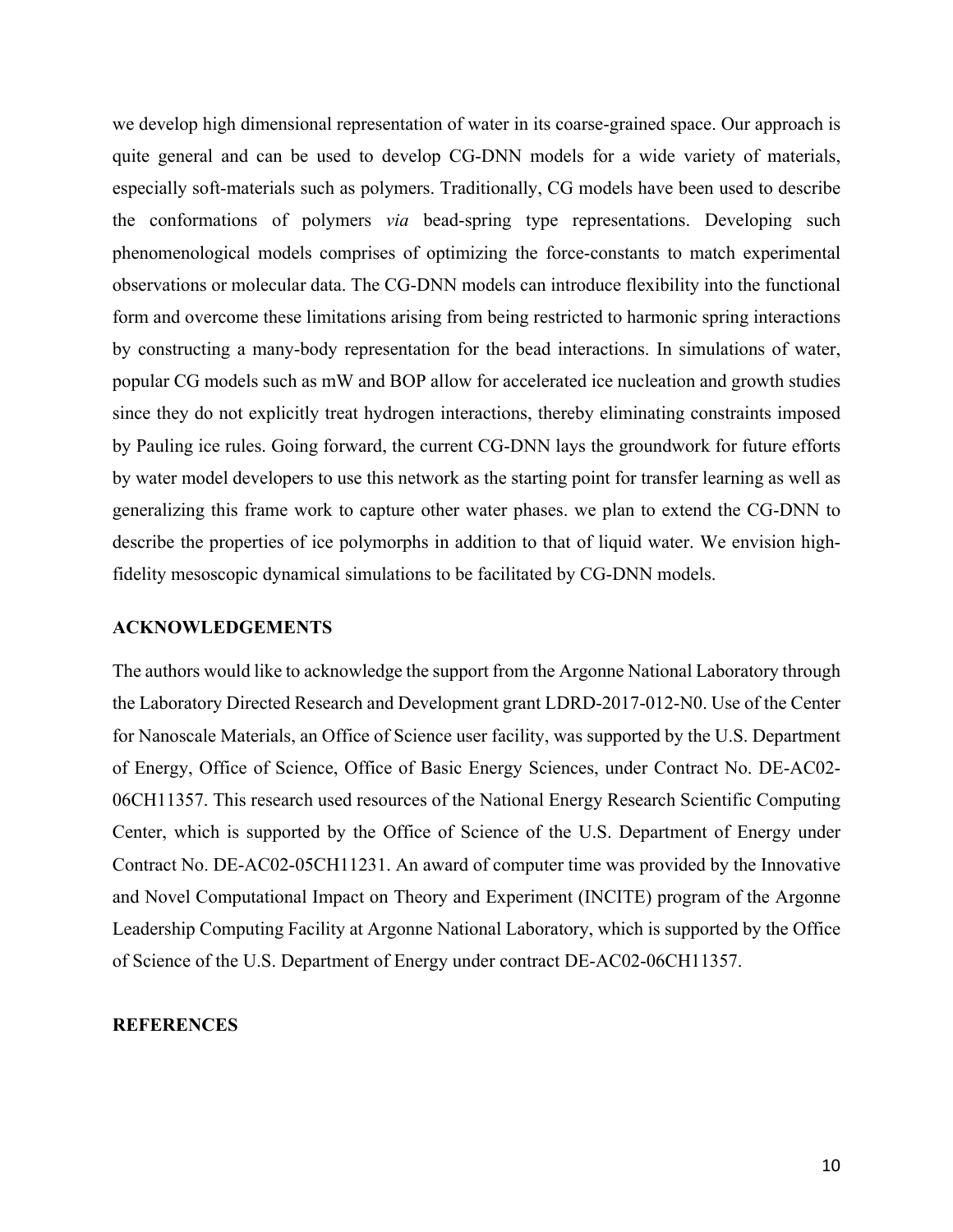- (1) Chan, H.; Cherukara, M. J.; Narayanan, B.; Loeffler, T. D.; Benmore, C.; Gray, S. K.; Sankaranarayanan, S. K. R. S. Machine Learning Coarse Grained Models for Water. *Nat. Commun.* **2019**, *10* (1), 379. https://doi.org/10.1038/s41467-018-08222-6.
- (2) Chan, H.; Narayanan, B.; Cherukara, M. J.; Sen, F. G.; Sasikumar, K.; Gray, S. K.; Chan, M. K. Y.; Sankaranarayanan, S. K. R. S. Machine Learning Classical Interatomic Potentials for Molecular Dynamics from First-Principles Training Data. *J. Phys. Chem. C* **2019**, *123* (12), 6941–6957. https://doi.org/10.1021/acs.jpcc.8b09917.
- (3) Pun, G. P. P.; Batra, R.; Ramprasad, R.; Mishin, Y. Physically Informed Artificial Neural Networks for Atomistic Modeling of Materials. *Nat. Commun.* **2019**, *10* (1), 2339. https://doi.org/10.1038/s41467-019-10343-5.
- (4) Behler, J. Perspective: Machine Learning Potentials for Atomistic Simulations. *J. Chem. Phys.* **2016**, *145* (17), 170901. https://doi.org/10.1063/1.4966192.
- (5) Zhang, L.; Han, J.; Wang, H.; Car, R.; E, W. DeePCG: Constructing Coarse-Grained Models via Deep Neural Networks. *J. Chem. Phys.* **2018**, *149* (3), 034101. https://doi.org/10.1063/1.5027645.
- (6) Jedlovszky, P.; Mezei, M.; Vallauri, R. A Molecular Level Explanation of the Density Maximum of Liquid Water from Computer Simulations with a Polarizable Potential Model. *Chem. Phys. Lett.* **2000**, *318* (1), 155–160. https://doi.org/10.1016/S0009- 2614(00)00002-6.
- (7) Guillot, B. A Reappraisal of What We Have Learnt during Three Decades of Computer Simulations on Water. *J. Mol. Liq.* **2002**, *101* (1), 219–260. https://doi.org/10.1016/S0167- 7322(02)00094-6.
- (8) Cubuk, E. D.; Sendek, A. D.; Reed, E. J. Screening Billions of Candidates for Solid Lithium-Ion Conductors: A Transfer Learning Approach for Small Data. *J. Chem. Phys.* **2019**, *150* (21), 214701. https://doi.org/10.1063/1.5093220.
- (9) Weiss, K.; Khoshgoftaar, T. M.; Wang, D. A Survey of Transfer Learning. *J. Big Data* **2016**, *3* (1), 9. https://doi.org/10.1186/s40537-016-0043-6.
- (10) Schmidt, J.; Marques, M. R. G.; Botti, S.; Marques, M. A. L. Recent Advances and Applications of Machine Learning in Solid-State Materials Science. *Npj Comput. Mater.* **2019**, *5* (1), 1–36. https://doi.org/10.1038/s41524-019-0221-0.
- (11) Behler, J. Atom-Centered Symmetry Functions for Constructing High-Dimensional Neural Network Potentials. *J. Chem. Phys.* **2011**, *134* (7), 074106. https://doi.org/10.1063/1.3553717.
- (12) Behler, J.; Parrinello, M. Generalized Neural-Network Representation of High-Dimensional Potential-Energy Surfaces. *Phys. Rev. Lett.* **2007**, *98* (14), 146401. https://doi.org/10.1103/PhysRevLett.98.146401.
- (13) Morawietz, T.; Behler, J. A Density-Functional Theory-Based Neural Network Potential for Water Clusters Including van Der Waals Corrections. *J. Phys. Chem. A* **2013**, *117* (32), 7356–7366. https://doi.org/10.1021/jp401225b.
- (14) LeCun, Y.; Bottou, L.; Orr, G. B.; Müller, K.-R. Efficient BackProp. In *Neural Networks: Tricks of the Trade*; Orr, G. B., Müller, K.-R., Eds.; Lecture Notes in Computer Science; Springer Berlin Heidelberg, 1998; pp 9–50. https://doi.org/10.1007/3-540-49430-8\_2.
- (15) LEVENBERG, K. A METHOD FOR THE SOLUTION OF CERTAIN NON-LINEAR PROBLEMS IN LEAST SQUARES. *Q. Appl. Math.* **1944**, *2* (2), 164–168.